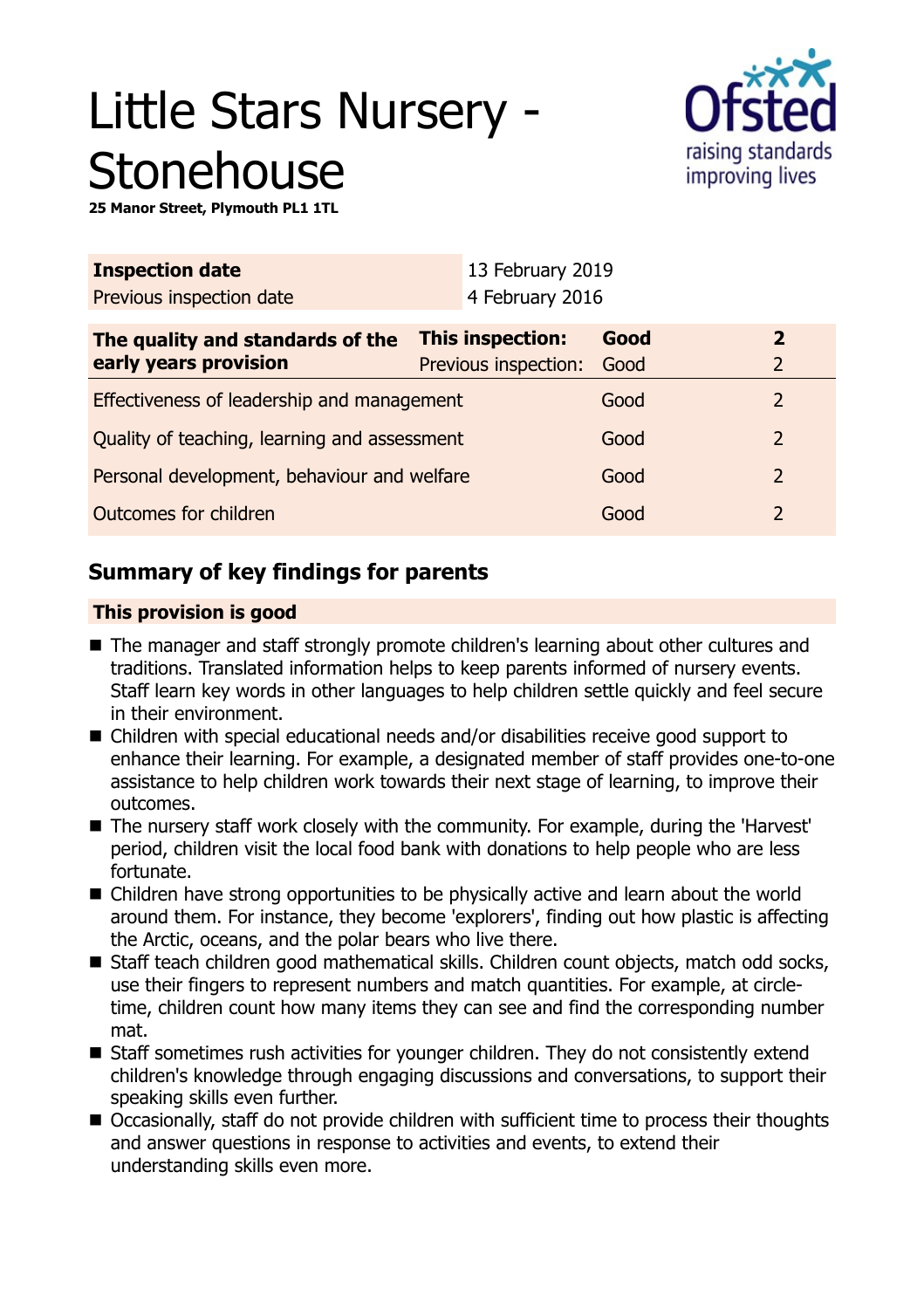## **What the setting needs to do to improve further**

#### **To further improve the quality of the early years provision the provider should:**

- $\blacksquare$  extend opportunities for younger children to help them develop their conversations further, to enhance their speaking skills
- maximise opportunities for all children to process and consolidate their understanding, to help them respond to simple questions.

#### **Inspection activities**

- $\blacksquare$  The inspector held two joint observations with the manager.
- $\blacksquare$  The inspector observed the interactions between staff and children, and the impact of teaching on children's learning.
- The inspector looked at a range of documentation, including staff suitability, children's assessment records, relevant policies and procedures, and how funding is being used to support children's development.
- $\blacksquare$  The inspector sought the views of parents and spoke to children to gain their thoughts on the nursery provision.
- $\blacksquare$  The inspector held a meeting with the management team to discuss its self-evaluation process, how it plans and monitors children's progress, and staff training opportunities.

#### **Inspector** Joanne Steward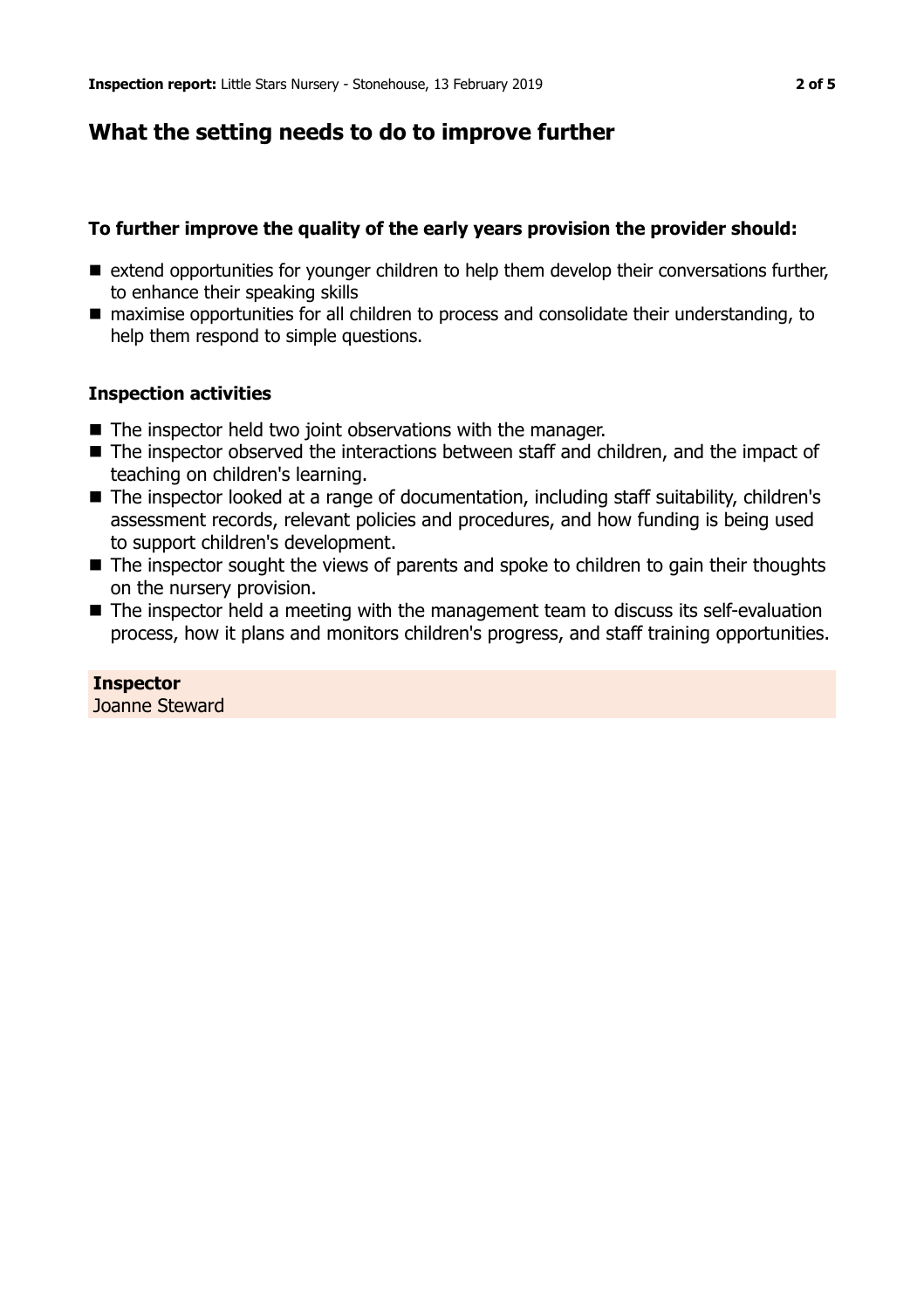## **Inspection findings**

## **Effectiveness of leadership and management is good**

The management team has a strong understanding of the learning and development requirements. It uses this knowledge well to monitor children's progress and close gaps in their learning quickly. Management has a good self-evaluation system and has recently improved the staff supervision process. For example, staff reflect on their own practice and share these with management to enhance their own teaching methods to benefit children. Opportunities for training are strong. Staff disseminate new information to their colleagues via a presentation, and then implement ideas to support children's learning. For instance, children explore a range of items and use these to retell traditional stories. The arrangements for safeguarding are effective. Management and staff have a good understanding of how to protect children from harm. Partnerships with other professionals are strong. Good links with health visitors and nearby schools provide consistent support for those children who require additional help.

## **Quality of teaching, learning and assessment is good**

Staff have reflected on their planning process and use this well to provide children with good activities that meet their interests and needs successfully. Younger children enjoy using real flowers in dough, strengthening their finger muscles in preparation for early writing. Older children link sounds to letters and begin to form these well. They enjoy identifying rhyming words in songs, helping to develop good literacy skills. Staff make informative observations and use these to form accurate assessments to share with parents. Staff actively encourage parents to be part of their child's learning. For instance, they invite them to enjoyable craft days or to the local park, where they find and use natural resources to support children's overall development well. The introduction of an online assessment programme helps to encourage more parents to share information about their children's learning at home.

## **Personal development, behaviour and welfare are good**

Children behave well. Staff support them effectively with sharing and turn taking, using resources effectively to help them develop an understanding of time. This helps children understand how long they can use an activity, before sharing it with their friends or tidying up. Staff encourage children to develop good imaginations. For instance, they actively engage with children as they 'make-believe' and pretend to be pirates. Children develop a good understanding of where food comes from. They independently dig in soil in preparation to plant potatoes, strawberries and blueberries, ready for future snacks. Staff know children well and form good relationships with them, supporting their emotional well-being effectively.

## **Outcomes for children are good**

All children make good progress, including those who speak English as an additional language. Younger children learn how to create sounds using musical instruments and older children make giant bubbles, using hoops and washing-up liquid. This helps to support their creative development well. Children confidently ride bicycles in the outdoor area and make collage pictures using feathers, helping to develop good physical skills. All children are accomplishing the key skills needed for their eventual move to school.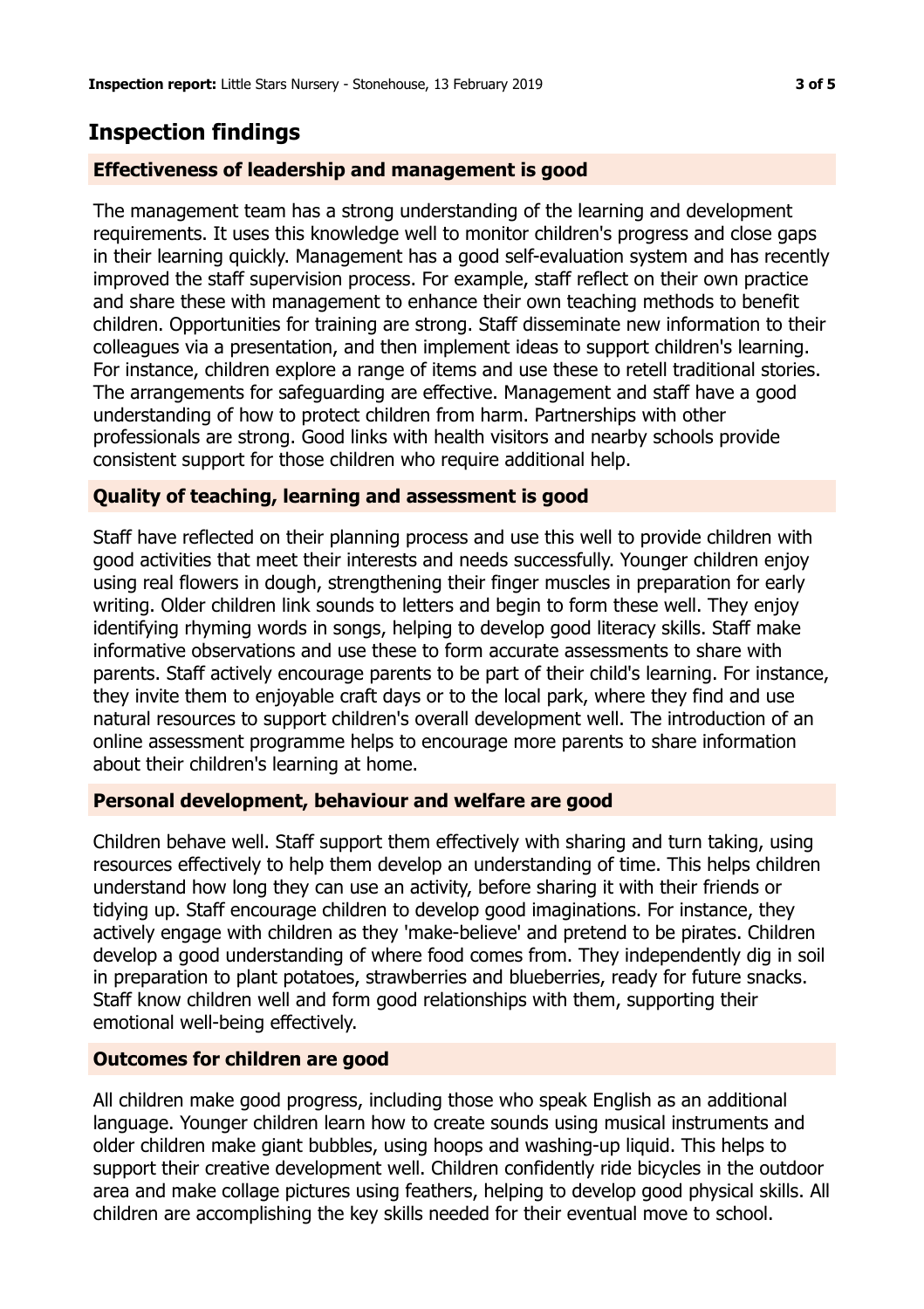## **Setting details**

| Unique reference number                             | EY477861                                                                             |  |
|-----------------------------------------------------|--------------------------------------------------------------------------------------|--|
| <b>Local authority</b>                              | Plymouth                                                                             |  |
| <b>Inspection number</b>                            | 10075988                                                                             |  |
| <b>Type of provision</b>                            | Childcare on non-domestic premises                                                   |  |
| <b>Registers</b>                                    | Early Years Register, Compulsory Childcare<br>Register, Voluntary Childcare Register |  |
| Day care type                                       | Full day care                                                                        |  |
| Age range of children                               | $2 - 4$                                                                              |  |
| <b>Total number of places</b>                       | 33                                                                                   |  |
| Number of children on roll                          | 46                                                                                   |  |
| Name of registered person                           | <b>KCP Keystone CIC</b>                                                              |  |
| <b>Registered person unique</b><br>reference number | RP901727                                                                             |  |
| Date of previous inspection                         | 4 February 2016                                                                      |  |
| Telephone number                                    | 01752 223181                                                                         |  |

Little Stars Nursery re-registered in 2014 and is situated in Stonehouse, Plymouth. The nursery is open each weekday from 9am until 5pm, for 50 weeks of the year. It receives free early education funding for two-, three- and four-year-old children. There are 10 members of staff, nine of whom hold childcare qualifications ranging from level 6 to level 2. One member of staff is unqualified.

This inspection was carried out by Ofsted under sections 49 and 50 of the Childcare Act 2006 on the quality and standards of provision that is registered on the Early Years Register. The registered person must ensure that this provision complies with the statutory framework for children's learning, development and care, known as the early years foundation stage.

Any complaints about the inspection or the report should be made following the procedures set out in the guidance Complaints procedure: raising concerns and making complaints about Ofsted, which is available from Ofsted's website: www.ofsted.gov.uk. If you would like Ofsted to send you a copy of the guidance, please telephone 0300 123 4234, or email [enquiries@ofsted.gov.uk.](mailto:enquiries@ofsted.gov.uk)